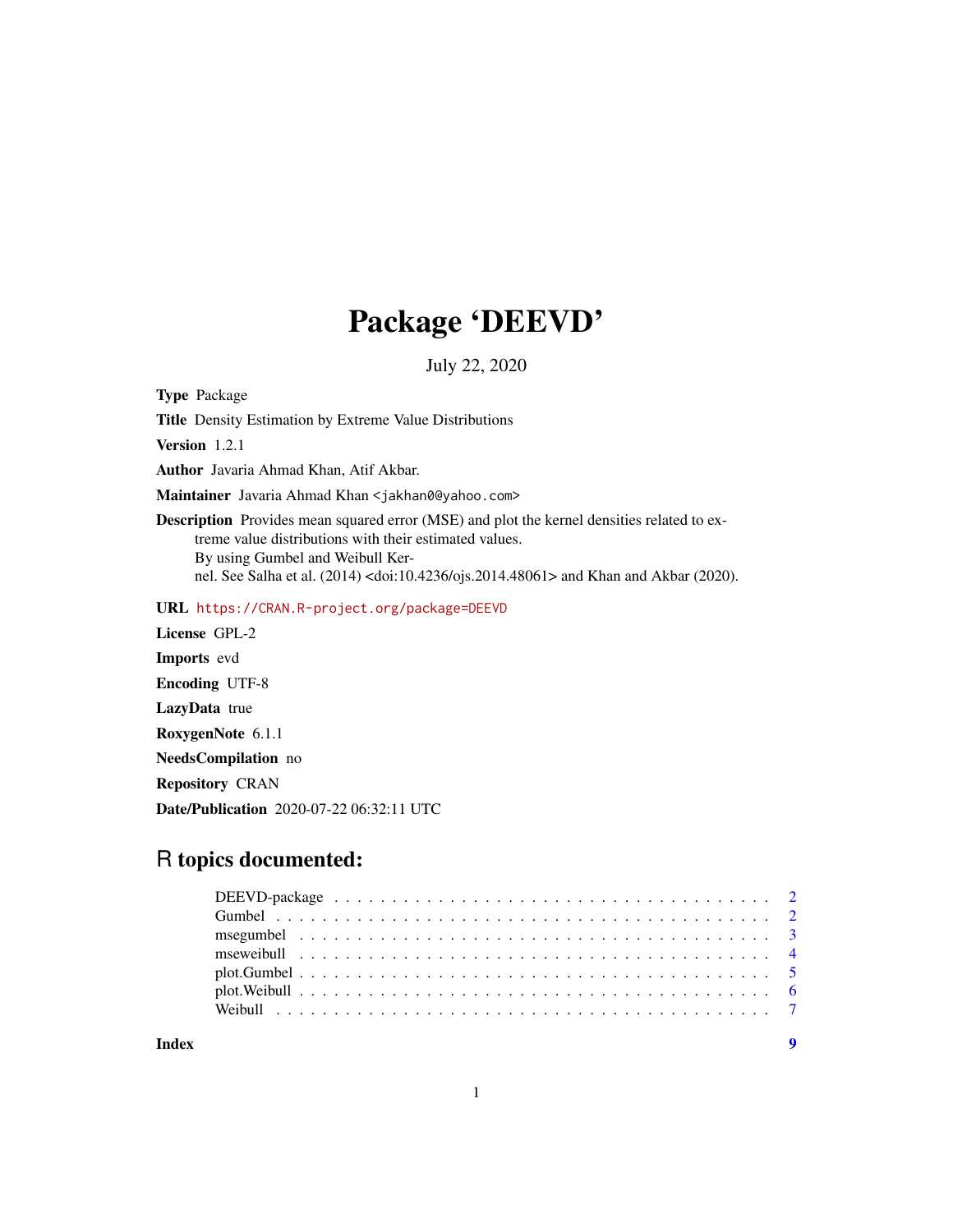<span id="page-1-0"></span>DEEVD-package *DEEVD*

#### Description

Weibull and Gumbel kernel related functions are presented. [Weibull](#page-6-1) and [Gumbel](#page-1-1) present estimated values and [plot.Weibull](#page-5-1) and [plot.Gumbel](#page-4-1) plot the densities. While [mseweibull](#page-3-1) and [msegumbel](#page-2-1) calculate the Mean Squared Error (MSE).

#### Details

Density Estimation by Extreme Value Distributions

#### Author(s)

Javaria Ahmad Khan, Atif Akbar.

#### References

- Salha, R. B., El Shekh Ahmed, H. I., & Alhoubi, I. M. 2014. Hazard Rate Function Estimation Using Weibull Kernel. *Open Journal of Statistics* 4 (08), 650-661.
- Khan, J. A.; Akbar, A. Density Estimation by Gumbel Kernel. 2020. *Working paper, Department of Statistics, Bahauddin Zakariya University, Multan, Pakistan.*

#### See Also

Useful links:

• <https://CRAN.R-project.org/package=DEEVD>

<span id="page-1-1"></span>Gumbel *Estimated Density Values by Gumbel kernel*

#### Description

Estimated Kernel density values by using Gumbel Kernel.

#### Usage

Gumbel(y, k, h)

#### Arguments

| <sub>V</sub> | a numeric vector of positive values. |
|--------------|--------------------------------------|
| k            | gird points.                         |
| h            | the bandwidth                        |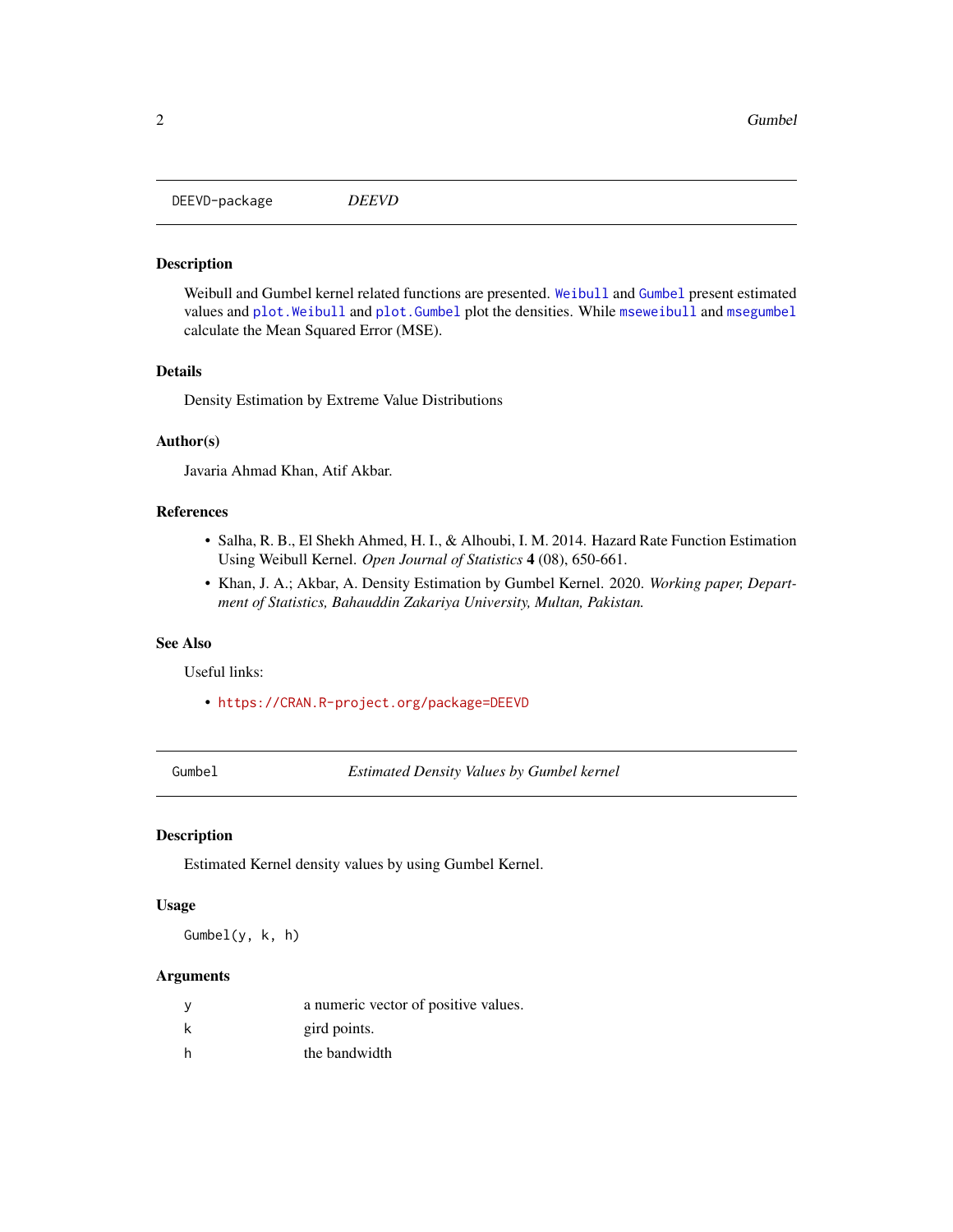#### <span id="page-2-0"></span>msegumbel 3

#### Details

The Gumbel kernel is developed by Khan and Akbar (2020). They provided evidence that performance of their proposed is better then Weibull kernel especially when data belongs to family of extreme distributions. Gumbel Kernel is

$$
K_{Gumbel(x,\sqrt{h})}(j) = \frac{1}{\sqrt{h}} exp - \left(\frac{j-x}{\sqrt{h}} + exp\left(\frac{j-x}{\sqrt{h}}\right)\right)
$$

#### Value

| x        | grid points                 |
|----------|-----------------------------|
| <b>V</b> | estimated values of density |

#### Author(s)

Javaria Ahmad Khan, Atif Akbar.

#### References

Khan, J. A.; Akbar, A. Density Estimation by Gumbel Kernel. 2020. *Working paper, Department of Statistics, Bahauddin Zakariya University, Multan, Pakistan.*

#### See Also

For esitimated values by Weibull kernel see [Weibull](#page-6-1). Further, for plot and MSE by Gumbel kernel see [plot.Gumbel](#page-4-1) and [msegumbel](#page-2-1), respectively.

#### Examples

```
y <- rexp(100,1)
h \le -0.79 * IQR(y) * length(y) * (-1/5)Gumbel(y,200,h)
```
#### Description

Calculate MSE by using Gumbel Kernel.

#### Usage

msegumbel(y, k, h, type)

<span id="page-2-1"></span>msegumbel *Calculate Mean Square Error( MSE) when Gumbel kernel is used.*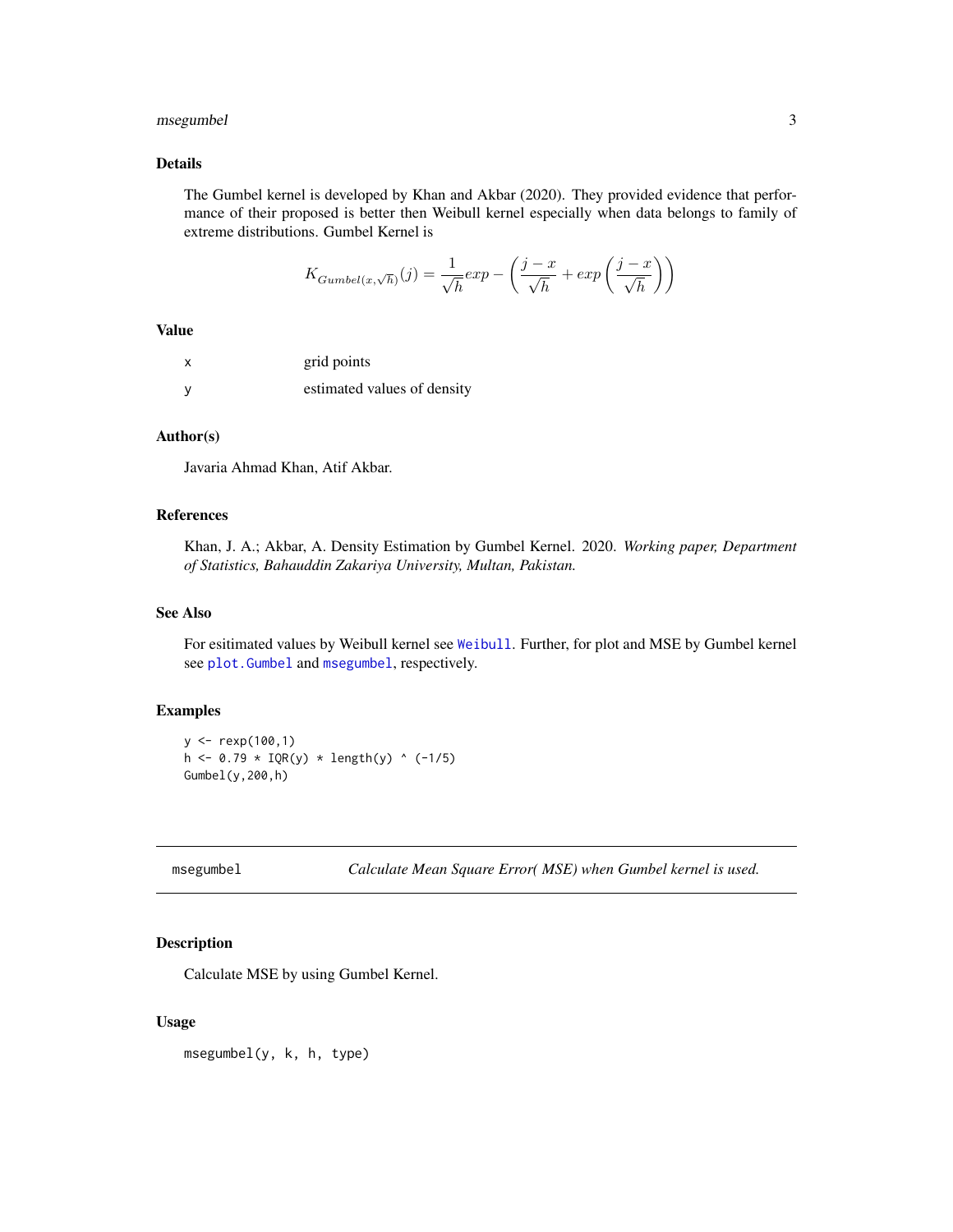#### <span id="page-3-0"></span>Arguments

| V    | a numeric vector of positive values.                                                                                                                                                                                                      |
|------|-------------------------------------------------------------------------------------------------------------------------------------------------------------------------------------------------------------------------------------------|
| k    | gird points.                                                                                                                                                                                                                              |
| h    | the bandwidth                                                                                                                                                                                                                             |
| type | mention distribution of vector. If Gumbel distribution is used scale=1 then use<br>"Gumbel", if use Weibull distribution with scale $=$ 1 then use "Weibull", if use<br>Frechet distribution with scale=1 and shape=1 then use "Frechet". |

#### Value

**MSE** 

#### Author(s)

Javaria Ahmad Khan, Atif Akbar

#### References

Khan, J. A.; Akbar, A. Density Estimation by Gumbel Kernel. 2020. *Working paper, Department of Statistics, Bahauddin Zakariya University, Multan, Pakistan.*

#### See Also

For Weibull estimator MSE see [mseweibull](#page-3-1). For density estimation by using Gumbel Kernel [plot.Gumbel](#page-4-1) and for estimated values of density [Gumbel](#page-1-1).

#### Examples

```
y<-rweibull(350,1)
h < -0.79 * IQR(y) * length(y) * (-1/5)msegumbel(y,200,h,"Weibull")
```
<span id="page-3-1"></span>mseweibull *Calculate Mean Square Error( MSE) when Weibull kernel is used.*

#### Description

Calculate MSE by using Weibull Kernel.

#### Usage

mseweibull(y, k, h, type)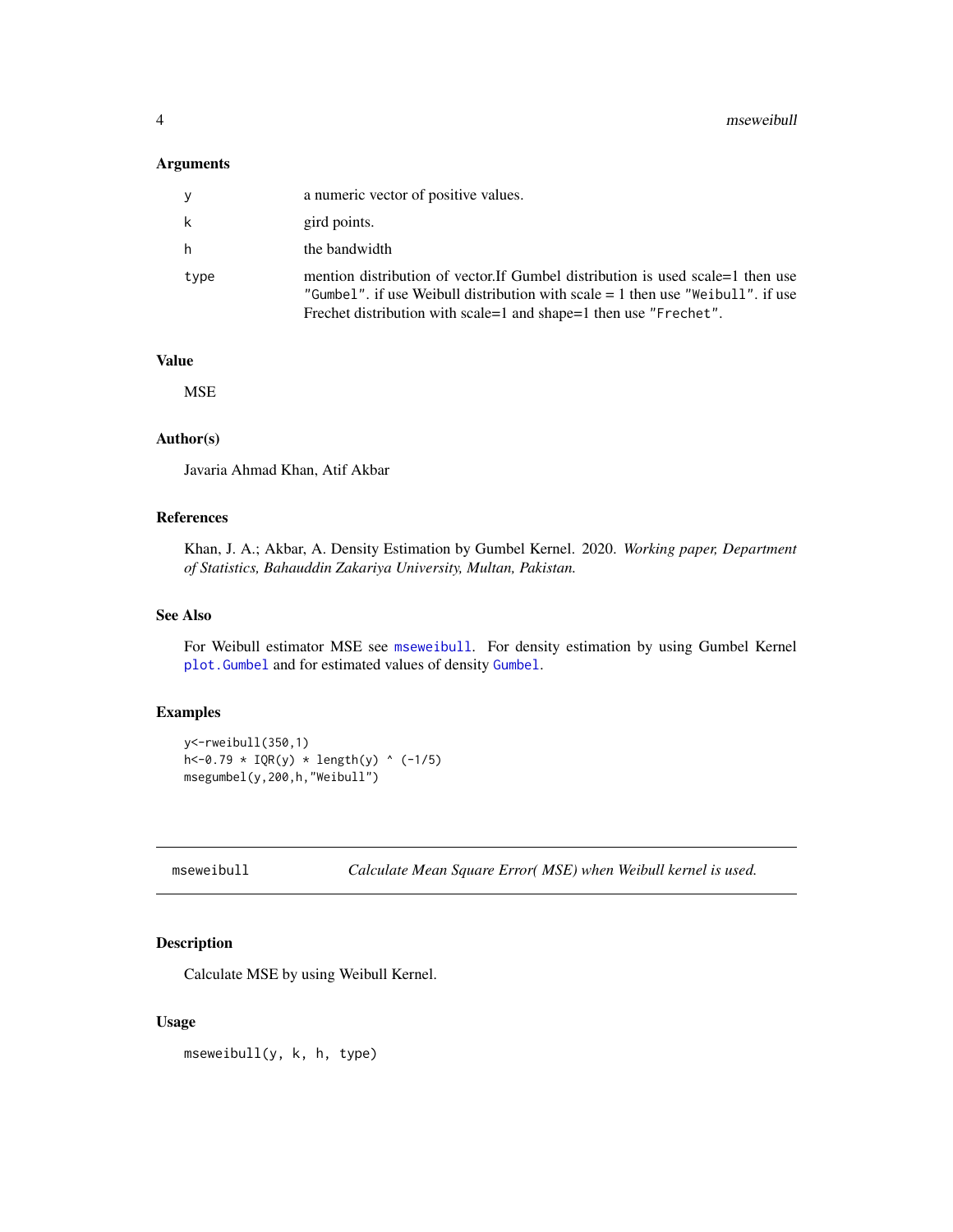#### <span id="page-4-0"></span>plot.Gumbel 5

#### Arguments

| V    | a numeric vector of positive values.                                                                                                                                                                                                            |
|------|-------------------------------------------------------------------------------------------------------------------------------------------------------------------------------------------------------------------------------------------------|
| k    | gird points.                                                                                                                                                                                                                                    |
| h    | the bandwidth                                                                                                                                                                                                                                   |
| type | mention distribution of vector. If Gumbel distribution is used scale = 1 then use<br>"Gumbel", if use Weibull distribution with scale $= 1$ then use "Weibull", if use<br>Frechet distribution with scale = 1 and shape = 1 then use "Frechet". |

#### Value

MSE

#### Author(s)

Javaria Ahmad Khan, Atif Akbar

#### References

Salha, R. B., El Shekh Ahmed, H. I., & Alhoubi, I. M. 2014. Hazard Rate Function Estimation Using Weibull Kernel. *Open Journal of Statistics* 4 (08), 650-661.

#### See Also

For Gumbel estimator MSE see [msegumbel](#page-2-1). For density estimation by using Weibull Kernel [plot.Weibull](#page-5-1) and for estimated values of density [Weibull](#page-6-1).

#### Examples

y<-rweibull(350,1)  $h < -0.79 * IQR(y) * length(y) * (-1/5)$ mseweibull(y,200,h,"Weibull")

<span id="page-4-1"></span>plot.Gumbel *Density Plot by Gumbel kernel*

#### Description

Plot density by using Gumbel Kernel.

#### Usage

## S3 method for class 'Gumbel'  $plot(x, \ldots)$ 

#### Arguments

| $\boldsymbol{\mathsf{x}}$ | an object of class "Gumbel"               |
|---------------------------|-------------------------------------------|
| .                         | Not presently used in this implementation |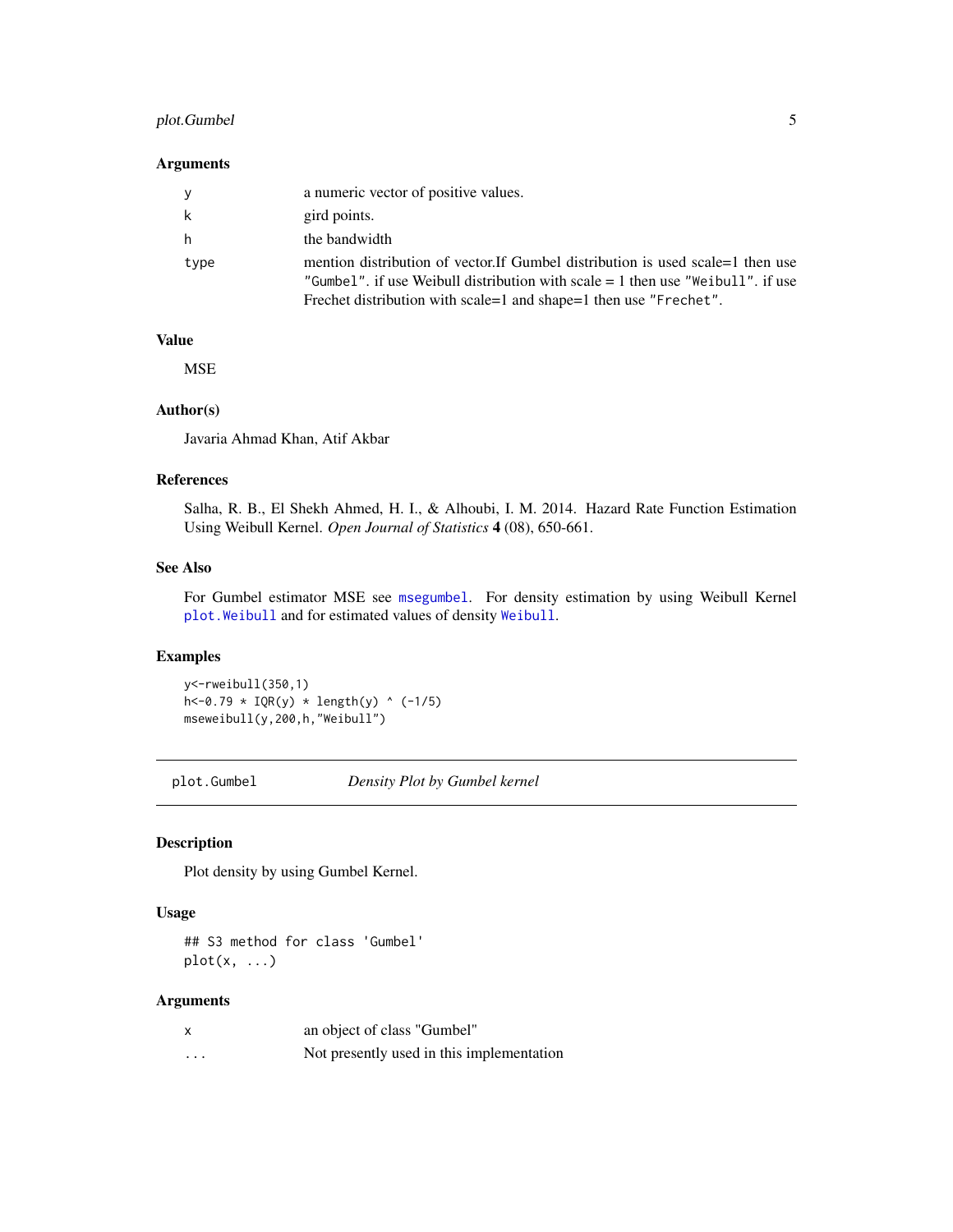#### <span id="page-5-0"></span>Value

nothing

#### Author(s)

Javaria Ahmad Khan, Atif Akbar.

#### References

Khan, J. A.; Akbar, A. Density Estimation by Gumbel Kernel. 2020. *Working paper, Department of Statistics, Bahauddin Zakariya University, Multan, Pakistan.*

#### See Also

For Weibull kernel see [plot.Weibull](#page-5-1). To calculate Gumbel estimated values see [Gumbel](#page-1-1) and for MSE by using Gumbel Kernel [msegumbel](#page-2-1).

#### Examples

```
y <- rexp(100,1)
h \le -0.79 * IQR(y) * length(y) * (-1/5)den <- Gumbel(y,200,h)
plot(den, type = "s", ylab = "Density Function", lty = 1, xlab = "Time")
```
<span id="page-5-1"></span>plot.Weibull *Density Plot by Weibull kernel*

#### Description

Plot density by using Weibull Kernel.

#### Usage

```
## S3 method for class 'Weibull'
plot(x, \ldots)
```
#### Arguments

|   | an object of class "Weibull"              |
|---|-------------------------------------------|
| . | Not presently used in this implementation |

#### Value

nothing

#### Author(s)

Javaria Ahmad Khan, Atif Akbar.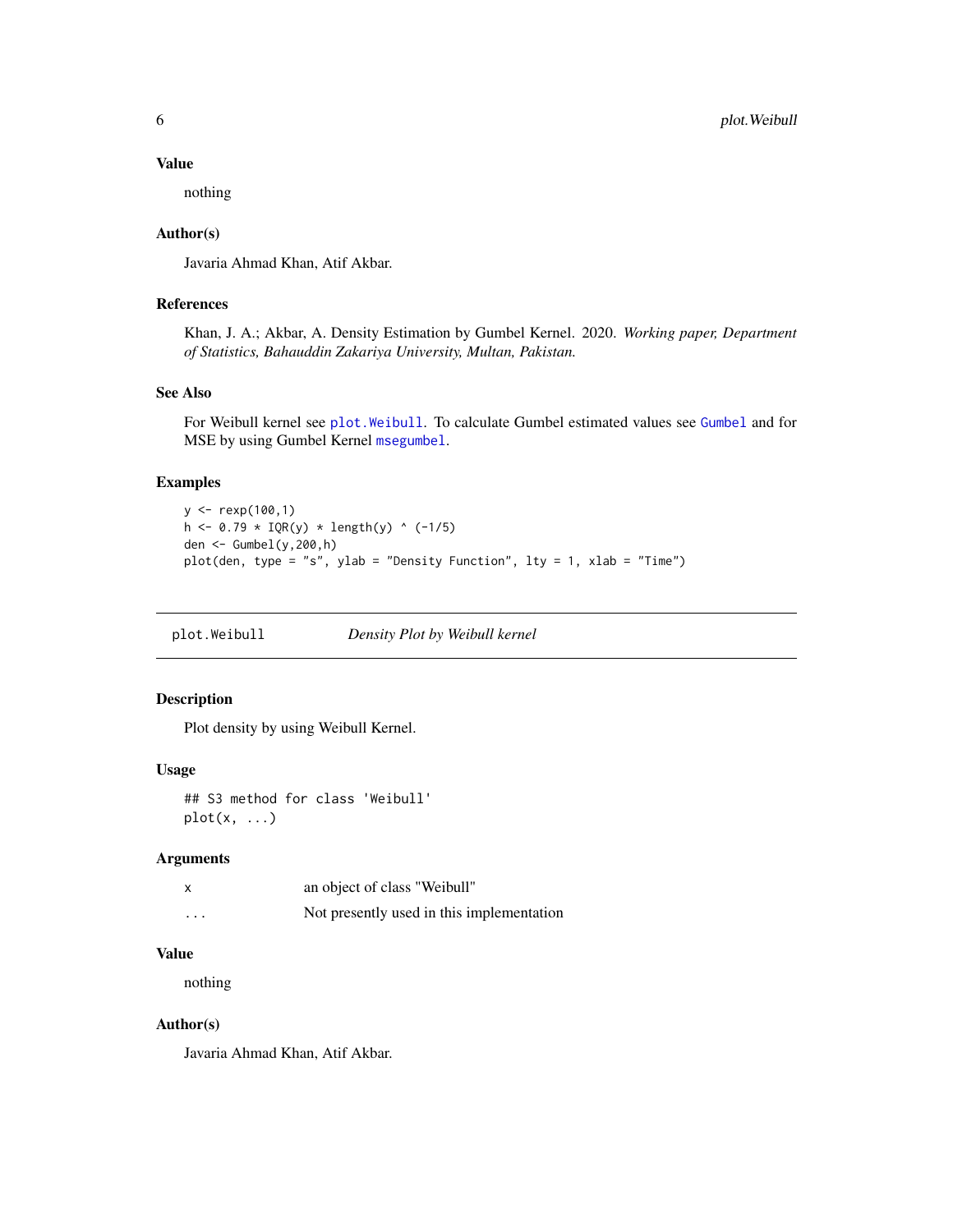#### <span id="page-6-0"></span>Weibull 2008 and 2008 and 2008 and 2008 and 2008 and 2008 and 2008 and 2008 and 2008 and 2008 and 2008 and 200

#### References

Salha, R. B., El Shekh Ahmed, H. I., & Alhoubi, I. M. 2014. Hazard Rate Function Estimation Using Weibull Kernel. *Open Journal of Statistics* 4 (08), 650-661.

#### See Also

For Gumbel kernel see [plot.Gumbel](#page-4-1). To calculate Weibull estimated values see [Weibull](#page-6-1) and for MSE by using Gumbel Kernel [mseweibull](#page-3-1).

#### Examples

```
y <- rexp(100,1)
h <- 0.79 * IQR(y) * length(y) ^ (-1/5)
den \leq Weibull(y, 200, h)
plot(den, type = "s", ylab = "Density Function", lty = 1, xlab = "Time")
```
<span id="page-6-1"></span>

| Weibull |  |  |  |
|---------|--|--|--|
|         |  |  |  |

Weibull *Estimated Density Values by Weibull kernel*

#### Description

Estimated Kernel density values by using Weibull Kernel.

#### Usage

Weibull(y, k, h)

#### Arguments

| a numeric vector of positive values. |
|--------------------------------------|
| gird points.                         |
| the bandwidth                        |

#### Details

The Weibull kernel is developed by Salha et al. (2014). They used it to nonparametric estimation of the probability density function (pdf) and the hazard rate function for independent and identically distributed (iid) data. Weibull Kernel is

$$
K_w\left(x,\frac{1}{h}\right)(t) = \frac{\Gamma(1+h)}{hx} \left[\frac{t\Gamma(1+h)}{x}\right]^{\frac{1}{h}-1} \exp\left(-\left(\frac{t\Gamma(1+h)}{x}\right)^{\frac{1}{h}}\right)
$$

#### Value

| х | grid points |
|---|-------------|
|   |             |

y estimated values of density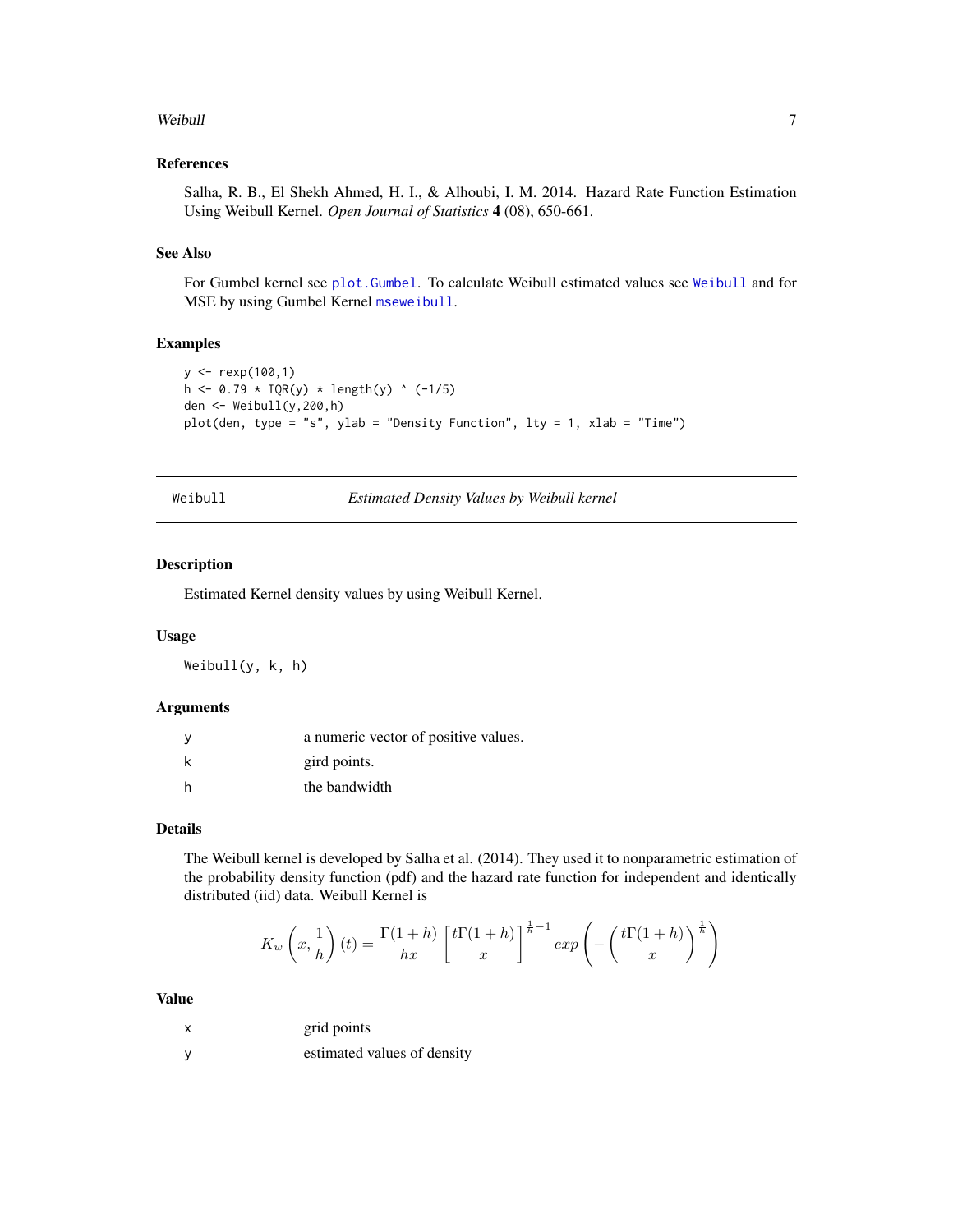#### <span id="page-7-0"></span>Author(s)

Javaria Ahmad Khan, Atif Akbar.

#### References

Salha, R. B., El Shekh Ahmed, H. I., & Alhoubi, I. M. 2014. Hazard Rate Function Estimation Using Weibull Kernel. *Open Journal of Statistics* 4 (08), 650-661.

#### See Also

For esitimated values by Gumbel kernel see [Gumbel](#page-1-1). Further, for plot and MSE by Weibull kernel see [plot.Weibull](#page-5-1) and [mseweibull](#page-3-1), respectively.

#### Examples

```
y <- rexp(100,1)
h \le -0.79 * IQR(y) * length(y) * (-1/5)Weibull(y,200,h)
```